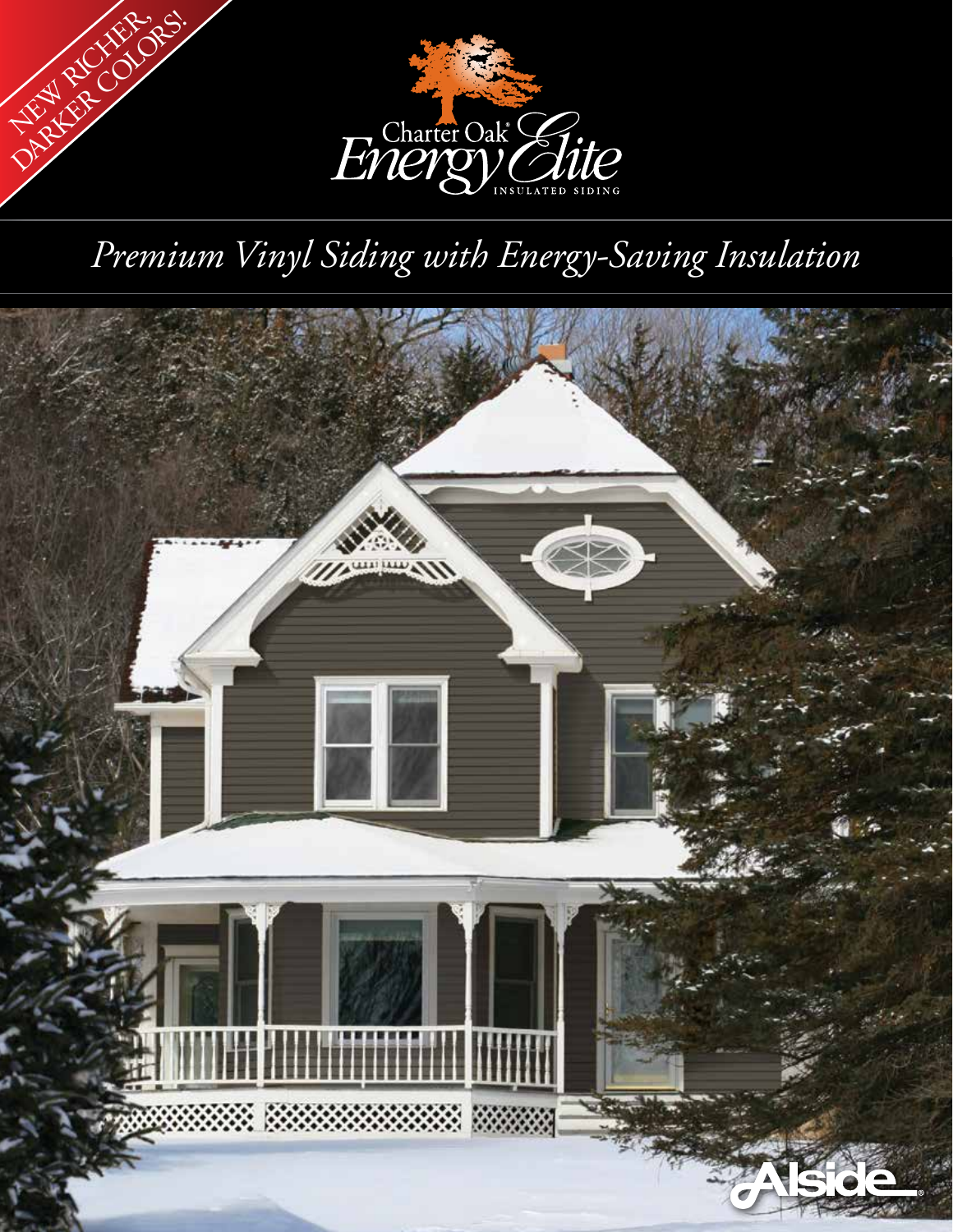### HOW FULLBACK INSULATES AND PROTECTS

Low-quality siding installed over flat underlayment provides little support, protection or thermal benefits. It's vulnerable to denting, bowing, noise penetration and damage from wind, weather and accidents.

Charter Oak Energy Elite provides a complete wall system and dramatically improves thermal efficiency, rigidity and durability. Wall lines remain straight and true and energy savings are substantial. The interior environment is cooler in summer, warmer in winter and quieter year-round.

### CHARTER OAK ENERGY ELITE WILL EXCEED YOUR EXPECTATIONS FOR ENERGY EFFICIENCY AND DURABILITY

- 
- 
- 

PureStrength<sup>™</sup> vinyl resin provides superior strength and weather resistance. It prevents moisture infiltration, so panels won't rot, warp, shrink or swell, and makes Charter Oak Energy Elite virtually maintenance-free.

- When asked by an independent research firm what was most important to them when choosing siding, consumers responded:
	- Superior insulation and reduced energy costs
	- Long-lasting "fresh as paint" appearance
	- Resistance to denting, scratching and everyday abuse
	- Resistance to extremes of wind and weather
	- Freedom from routine maintenance

### MADE WITH ONLY THE VERY BEST MATERIALS

The premium vinyl used to manufacture Charter Oak Energy Elite is a proprietary compound where each ingredient contributes specific benefits.





**Chart**<br>
seconoprope<br>
prope<br>
comfo A HOME THAT'S MAINTENANCE-FREE ON THE OUTSIDE, ENERGY-EFFICIENT ON THE INSIDE Charter Oak Energy Elite is an engineered siding system that combines select materials and refined designs with energy efficiency second to none. Fitting snugly behind Charter Oak® siding panels, the Fullback® Thermal Support System adds valuable insulation properties and protection against impact and extremes of weather. It makes the panels more rigid and creates a quieter, more

**Ti-Shield™ titanium dioxide** prevents ultraviolet degradation, so even hot summer sun won't damage the beautiful surface.

**StayRight™ vinyl stabilizers** help prevent heat degradation during manufacturing and for the life of your home.

With Charter Oak Energy Elite, you'll enjoy a lifetime of energy savings, beauty and durability making it a great choice for generations to come. 2 generations to come.



**TrueShield™ impact modifiers** give Charter Oak Energy Elite exceptional impact resistance, helping it to stand up to the dents and dings of everyday living.

**DesignersChoice™ pigment concentrates** produce colors that go clear through each panel for color that can't wash away. You'll never have to paint or stain again.

**ChromaTrue®** helps make Charter Oak Energy Elite better with ASA weatherable polymers, which provide superior fade resistance and weatherability for better performance.

**Field-Fit** eliminates the need for gluing or laminating during the manufacturing process. So while Charter Oak Energy Elite fits snugly to your home, the vinyl and insulating layers are free to move and expand, reducing the potential for warping or binding.

comfortable home.

Charter Oak Energy Elite has as much as five times the impact resistance of conventional siding. It won't dent, bow or sag. It won't promote the growth of mold or mildew or contribute to "sick home syndrome." And it is made with Preventol® TM, a patented ingredient that discourages termites and carpenter ants from nesting behind the siding.

## CHARTER OAK ENERGY ELITE . . . AN ENGINEERED SIDING SYSTEM

that wraps a thermal blanket snugly around your home. It delivers a lifetime of energy savings

and is virtually maintenance-free.

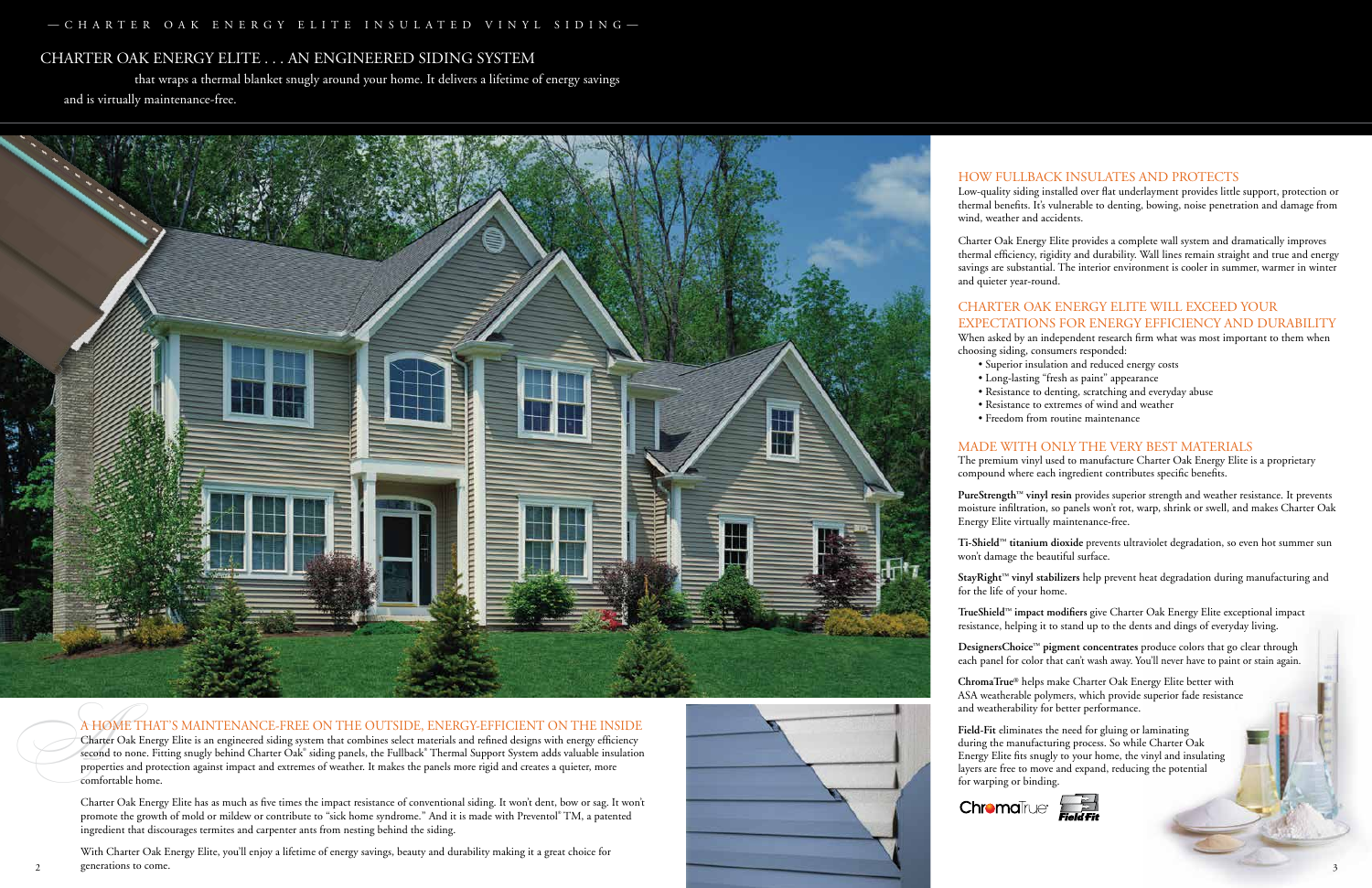#### PERFORMANCE-ENGINEERED TO PROTECT YOUR HOME



The advanced engineering of Charter Oak Energy Elite's TriBeam® System delivers superior rigidity, helping to ensure straight course lines and even walls for both new construction and existing homes. No other siding offers this system.

A rolled-edge nail hem ensures superior resistance to the shearing force of extreme winds. To define extreme, we put Charter Oak to another test. The result: Charter Oak stayed nailed in place in winds reaching the intensity of Category 5 hurricane-force winds, the designation used by the National Hurricane Center to identify the most destructive storms.

# **EXTREME**  $\frac{38.88 \times 10^{-10}}{R_A + R_B}$  CONDITIONS

#### ENERGY SAVINGS

Charter Oak Energy Elite is engineered to provide improved energy efficiency by helping to reduce thermal bridging – the transfer of heat through wall studs and other non-insulated framing elements. Your energy bills can be lowered with this high-performance engineered wall system.

#### DURABILITY

With its TriBeam Performance System, Charter Oak Energy Elite is among the strongest products on the market. Charter Oak Energy Elite is stronger and more durable than conventional siding because it is not hollow.

Charter Oak Energy Elite has as much as five times the impact resistance (IR) of ordinary siding. You'd have a hard time denting it, even with a hammer. That's how well it stands up to hail and accidents.

Storm damage typically occurs when wind gets between the siding and the wall, and twists and rips it. Because there is no void behind the siding, Charter Oak Energy Elite eliminates the unobstructed movement of air and solves this problem.

Average siding can bow or bend over time. Charter Oak Energy Elite is fully supported to stay rigid for the life of your home. Laps won't open and the appearance of premium wood siding is complete.

#### COMFORTABLE INTERIOR

Because it is highly insulated, Charter Oak Energy Elite can help your furnace and air conditioner work more efficiently, and provide more even heating and cooling in your home throughout the seasons.

#### HEALTHIER ENVIRONMENT

Charter Oak Energy Elite is up to 500% more breathable than other insulated systems. This means that it will not support the growth of mold or mildew, or contribute to sick home syndrome. Independent laboratory tests have also proven that it will not absorb or retain moisture.

#### INSECT RESISTANCE

Charter Oak Energy Elite is manufactured with Preventol TM, a patented, organic molecule additive that discourages termites and carpenter ants from nesting behind the siding. It is registered with the Environmental Protection Agency for this application and is nontoxic and safe to handle.

DID YOU KNOW for nearly two decades vinyl siding has been a leading choice for exterior cladding on new single-family homes. This broad appeal stems not only from its beauty, durability, and easy upkeep, but also from the fact that vinyl siding adds value to homes.

## CHARTER OAK ENERGY ELITE'S TRIBEAM® SYSTEM *The Inside Story On Energy Savings, Beauty and Comfort.*



*In strictly controlled laboratory comparisons, Charter Oak remained rigid, while the competition sagged.*

*Contoured insulation give Charter Oak Energy Elite additional support and increased durability.*



*Traditional siding yields a hollow void between the siding and the wall.*

Charter Oak Energy Elite is rated for superior performance in extreme climates and weather conditions.

- Insulates your home from extremes of heat and cold
- Industry-leading protection from fading in sun
- Resists scratches, dings and damage from hail
- Independently tested to withstand Category 5 hurricane-force winds
- Superior breathability for performance in wet climates



#### CHARTER OAK ENERGY ELITE IS AN INVESTMENT that really pays dividends. Energy savings and freedom from

maintenance are so desirable that chances are your new siding can more than pay for itself in increased home value. And it will always be

a pleasure to live with.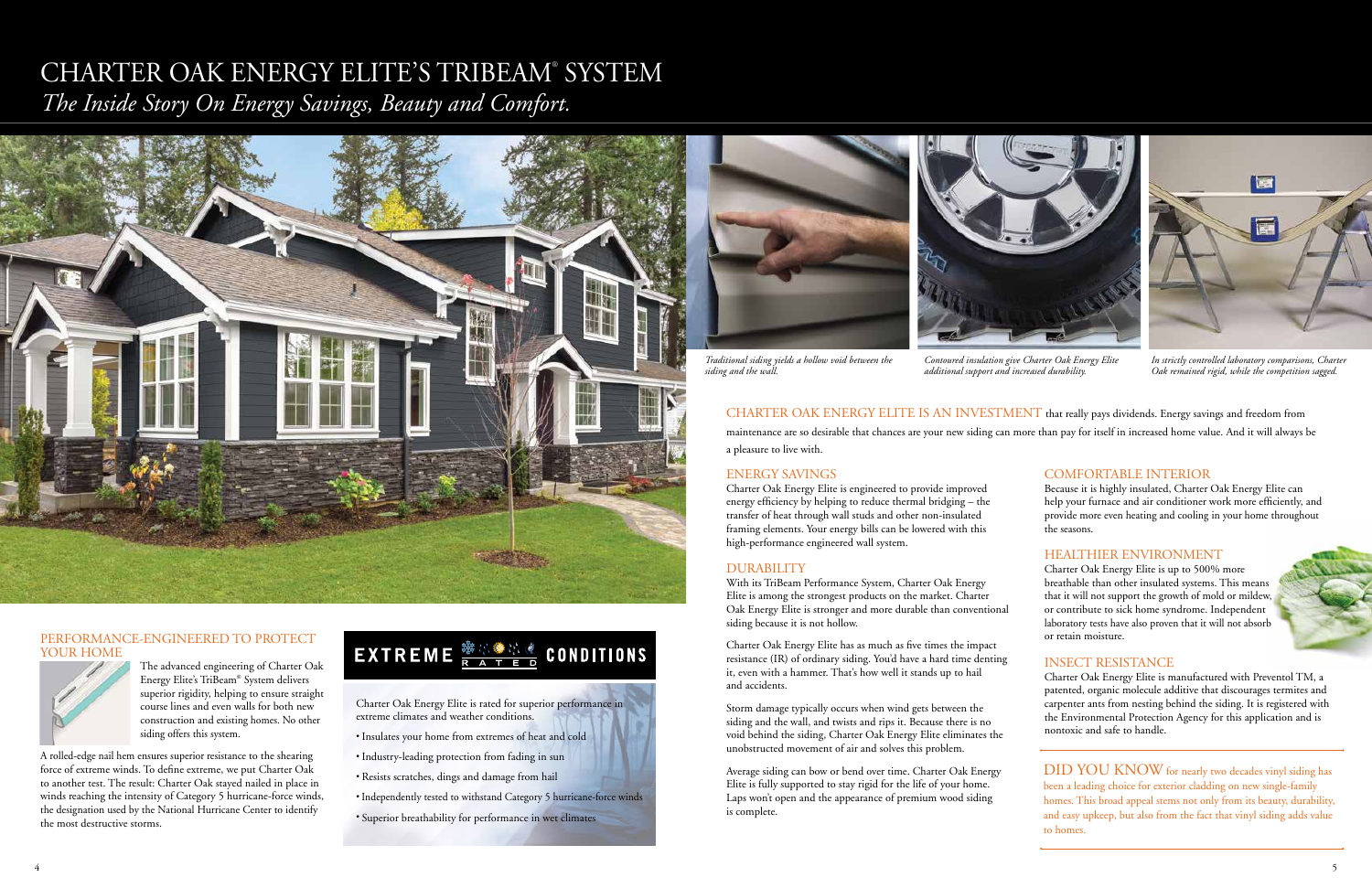

#### STANDARD COLOR COLLECTION



*Charcoal Smoke Cast Iron*

Note: Colors are as accurate as printing techniques allow. Make final color selections using actual vinyl samples. Color availability may vary by market.<br>See your Alside Sales Representative for details.

**Chroma**Truet

#### ARCHITECTURAL COLOR COLLECTION

#### CHOOSING COLOR FOR YOUR HOME HAS NEVER BEEN EASIER

The classic look of premium, freshly painted wood is the most desirable exterior finish available today. The authentic texture and profiles, deep shadow lines and designer color palette of Charter Oak Energy Elite define the look you'll love for a lifetime.

There's no need to settle for siding and trim that almost match. Alside's ColorConnect® Color Matching System offers smart solutions for every design approach. ColorConnect standards have been painstakingly applied to select Alside products to ensure you are making tasteful color choices with enduring aesthetic value and the custom look you desire.

Whether it's a rich color that draws your eye to an interesting architectural detail, or neutral hues applied to a historic home, the Alside ColorConnect Color Matching System helps you successfully match the color of your siding with other Alside exterior products and accessories.





All-American profiles. The clean, simple lines of the **classic clapboard** profile add rich appeal to any architectural style from grand Victorian to seaside contemporary. Available in 41/2" exposure width. **Dutch lap** styling, distinguished by its graceful cove detailing, adds an interesting dimension to a range of home styles. Available in 4 1/2" exposure width.

When you're creating an exterior design, the delight is in choosing the details. Siding color defines the total mass of your home; trim and accent details focus on particulars, highlighting those special features and characteristics that set your home apart.

Our darker siding colors are fortified with ChromaTrue® technology for superior color retention. This advanced copolymer compound provides long-term color stability and better performance on darker colors.

### THE ART OF THE MIX

 $\sim$  6  $\sim$ *Greenbriar® Vintage Beaded soffit and Trimworks soffit crown molding.*



# CHOOSE THE LOOK YOU'LL LOVE *for a* LIFETIME *Eye-Catching Details Set Your Home Apart.*

### ALL PRODUCTS ARE COLOR-COORDINATED WITH CHARTER OAK SIDING

Alside offers a wide selection of trim and accent products made to complement the beauty and colors of Charter Oak Energy Elite siding.





*Trimworks three-piece beaded corner post.*

*Alside Premium Scallops – Victorian inspired half-round shingles.*



*Trimworks custom crown molding used with wood window trim.*



*Alside Premium Shakes – the classic look of deep-grained cedar shakes.*



*Charter Oak dutch lap with Trimworks 3-1/2" window trim.*



*Horizontal band board provides a strong horizontal accent.*

*Trimworks® 7" fluted corner post.*